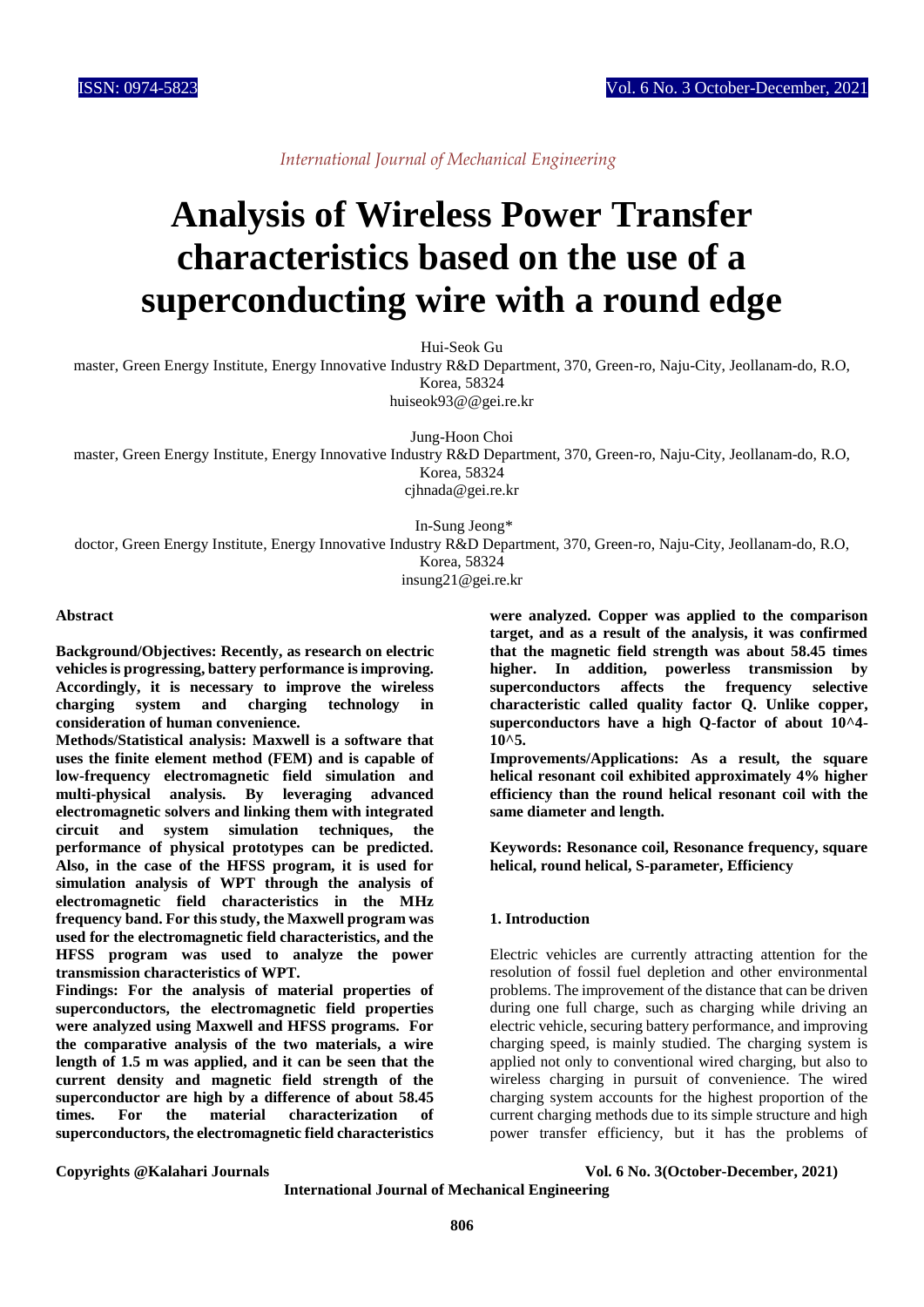disconnection and terminal breakage. On the other hand, the wireless charging system uses a wireless charging panel rather than a direct connection with a plug, so that damage to terminals and disconnections is relatively small. In addition, multiple units can be charged multiple times from one transmission coil, and user convenience can be maximized through wireless charging using space. Such a wireless charging system has a magnetic induction method and a magnetic resonance method. In the case of the magnetic induction method, power is transmitted by contacting the transmitting coil and the receiving coil within a few mm. This method does not require resonance, and when power is applied to the transmitting coil, power is transferred to the receiving coil through magnetic induction, which has the advantage of high efficiency. The magnetic resonance wireless charging method has the advantage of being able to charge from a distance, but has the disadvantage of low efficiency. For this reason, research and demonstration of resonance-type wireless charging systems are being conducted in various fields to increase the efficiency while increasing the distance[1,2].

To realize high power transfer efficiency for the wireless charging system, the magnetic resonance method has been applied[3-5]. This method enables high-efficiency power transfer by matching the resonance frequencies of the transmitter and receiver coils. The power transfer efficiency of the wireless power transfer (WPT) system with the magnetic resonance method is determined by the shape of the



**(a)** Electromagnetic properties of copper wire rods **(b)** Electromagnetic properties of superconducting wire

this study, the use of a square helical resonant coil was proposed to increase the amount of flux linkage of the resonant coil and to ensure a constant magnetic field distribution. A WPT system with AirFuel Alliance-certified 6.78 MHz-resonance-frequency square helical resonant coils was constructed using a High-Frequency Structure Simulator (HFSS), and it was compared with the wireless charging system with the existing round helical resonant coils[7]. Moreover, to examine the effect of the inductance change due to the coil length on the power transfer efficiency, the constructed system was compared with the wireless charging system with round helical resonant coils of the same length.

## **2. Main Body**

### **2.1.** *Superconductor material properties*

For the analysis of material properties of superconductors, the electromagnetic field properties were analyzed using Maxwell and HFSS programs. Table 1 shows the parameters in which material properties are input to implement a superconductor in the simulation. In Fig. 1 (a) and (b), the electromagnetic field characteristics of copper and superconductor can be confirmed, respectively, and the average is calculated through equation (1). For the comparative analysis of the two materials, a wire length of 1.5 m was applied, and it can be seen that the current density and magnetic field strength of the superconductor are high by a difference of about 58.45 times.



| integrate                      | $\left( 1\right)$                                                  |               |                 |               |
|--------------------------------|--------------------------------------------------------------------|---------------|-----------------|---------------|
| integrate(Surface(WireRod,) 1) |                                                                    |               |                 |               |
|                                | Table 1: Copper and superconducting material properties parameters |               |                 |               |
| Name                           | Copper                                                             |               | Superconductor  |               |
|                                | Value                                                              | Units         | Value           | Units         |
| Relative permittivity          | -1                                                                 |               |                 |               |
| Relative permeability          | 0.999991                                                           |               | 1.135523        |               |
| <b>Bulk</b> conductivity       | 58,000,000                                                         | siemens/m     | 825,000,000,000 | siemens/m     |
| Magnitude                      | $\Omega$                                                           | A_per_meter   | $-876$          | kA_per_meter  |
| Young's modulus                | 120,000,000,000                                                    | $N/m^2$       | 147,000,000,000 | $N/m^2$       |
| Poisson's ratio                | $\theta$                                                           |               |                 |               |
| <b>Magnetic Saturation</b>     | $\overline{0}$                                                     | tesla         |                 | tesla         |
| Lande G Factor                 | $\overline{c}$                                                     |               | $\mathfrak{D}$  |               |
| Delta H                        | $\theta$                                                           | A_per_meter   | 0               | A_per_meter   |
| Thermal conductivity           | $\theta$                                                           | $W/m \cdot C$ |                 | $W/m \cdot C$ |

**Figure 1. Electromagnetic properties of wire rods according to material**

**2.2.** *WPT resonance frequency* 

**Copyrights @Kalahari Journals Vol. 6 No. 3(October-December, 2021)**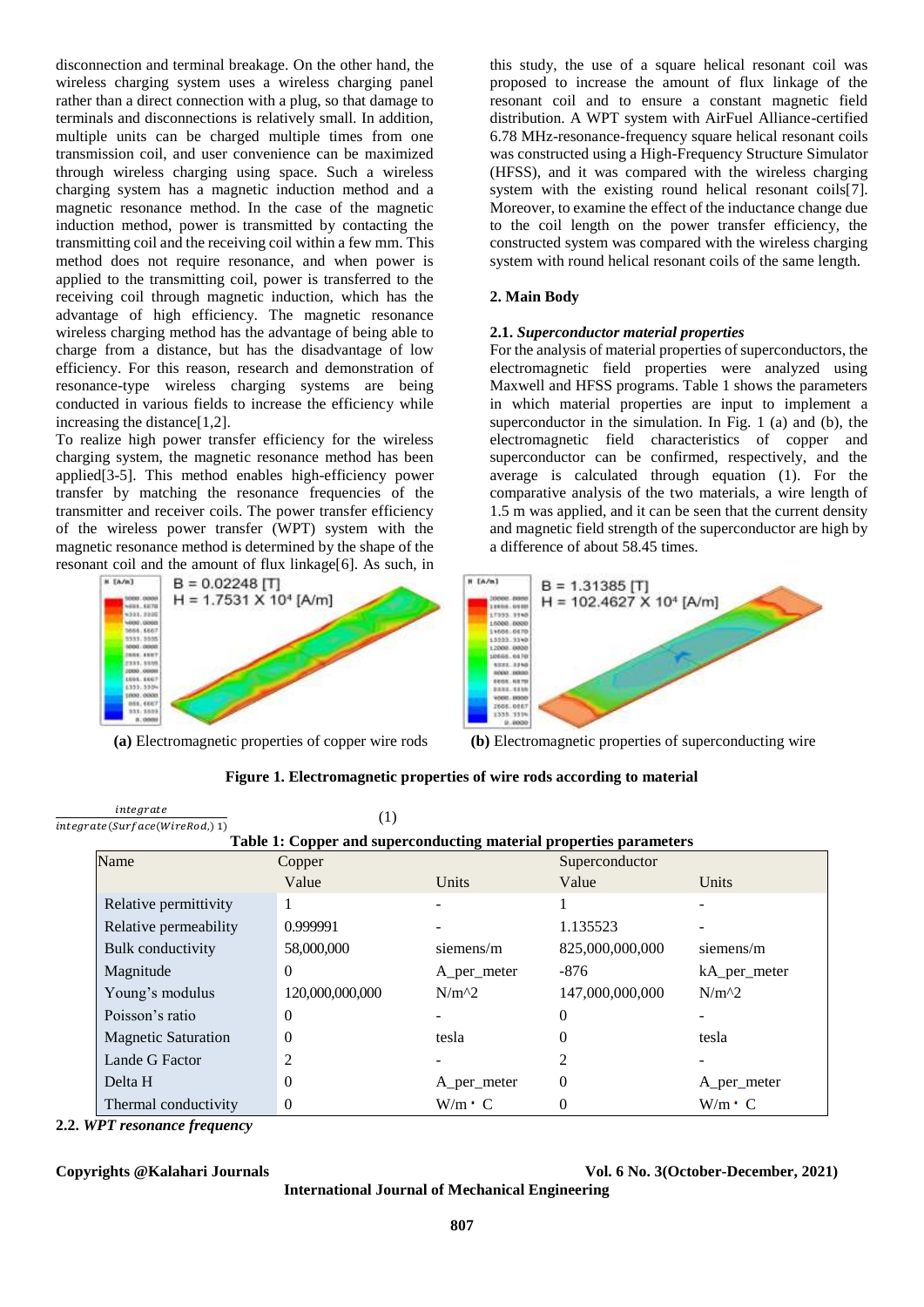#### *in the magnetic resonance method*

WPT using the magnetic resonance method transfers power at a specific frequency. This frequency is referred to as resonance frequency, which is determined by the electromagnetic energy accumulation and emission of the inductor and the capacitor, as shown in equation (1). The resonance circuit can be designed largely through the series and parallel resonance methods. In the case of series resonance, a specific frequency band is passed. In the case of parallel resonance, on the other hand, a specific frequency is blocked. Series resonance is used for WPT to transfer the resonance frequency band. The impedance of the series resonance circuit is defined as shown in equation (2). In this instance, the point at which the imaginary numbers impedance becomes zero is the resonance frequency, which is defined as shown in equations (3) and (4).

$$
Z = R + jX = R + j\omega L + \frac{1}{j\omega C}
$$
 (2)

$$
X = \omega L - \frac{1}{\omega C} = 2\pi f L - \frac{1}{2\pi f C} = 0
$$
 (3)

Resonance frequency = 
$$
\frac{1}{2\pi\sqrt{LC}}
$$
 (4)

#### **2.3.** *Quality factor of wireless power transmission using superconductors*

As for the quality factor, Q means signal selectivity at a specific frequency. As the value of this quality factor increases, the bandwidth of the resonant frequency becomes narrower. Unlike copper, superconductors have a high Qfactor, and a coefficient of about 10^4 to 10^5 can be obtained[8,9]. Therefore, as shown in equation (5), the larger the Q-factor value, the higher the resonance frequency characteristic and the higher the power transmission efficiency.

$$
Q = \frac{f}{\Delta f} = \frac{\omega L}{R} = \frac{2\pi f L}{R}
$$
\n(5)

#### **2.4.** *Inductance of the resonant coil*

Fig. 2 shows the structure of the helical resonant coil. The inductance of such coil is determined by the coil's diameter (D) and height (H) as well as by the number of turns (N), as shown in equation (6)[10]. The inductance of the helical resonant coil due to its structure affects the resonance frequency and efficiency of WPT. In addition, as the inductance increases, the mutual inductance (M) also increases, as shown in equations (7) and (8). This increases the degree of coupling (k) of WPT. The efficiency of wireless power transmission is determined by the coupling coefficient,

which is the degree of mutual coupling, and the mutual inductance. When the length of one side of a square helical is called'A' and the radius of a round helical is called'B', the square helical is as wide as  $a^2 - \pi r^2$ , and the flux linkage increases. Therefore, the mutual coupling becomes higher than that of the round helical.

$$
L[nH] = \frac{D^2 \times N^2}{0.45D + H}
$$
\n<sup>(6)</sup>

$$
L = \frac{d\phi}{di} \tag{7}
$$

$$
M = k\sqrt{L_1 L_2} = \frac{\phi}{I} = \frac{BS}{I}
$$
\n(8)



#### **Figure 2. Inductance of the helical resonance coil 2.5.** *Resonant coil design using HFSS / Maxwell*

Fig. 3 shows the 3D modeling of the WPT resonant coil, and Table 2 shows the design parameters of cases 1, 2, and 3. The resonant coils were designed based on cases 1, 2, and 3. Case 1 represents a square helical resonant coil. A 10mm round helical resonant coil was applied to reduce the concentration of the electric field on the vertex. Case 2 represents a round helical resonant coil. To compare the efficiencies of WPT by the cross-sectional area of the resonant coil, all the conditions except for the cross-sectional area were designed to be the same. Finally, case 3 represents a round helical resonant coil with the same length as the square helical resonant coil. This is to compare the transfer efficiencies when the total lengths of the square and round helical resonant coils are the same. For electric vehicles, the average height of the bottom of the car body from the ground ranges from 220 to 250 mm. Therefore, the distance between the transmitter and receiver coils was set to 250 mm in this study. The inductances of the designed resonant coils were measured using simulation software. To generate resonance at 6.78 MHz according to the measured inductances, capacitances were applied, as shown in Table 3.





**(b)** Round helical coil with 4732.38 mm length and 5 turns



**(c)** Square helical coil with 5980.02 mm length and 6.3 turns

**International Journal of Mechanical Engineering** 

**Copyrights @Kalahari Journals Vol. 6 No. 3(October-December, 2021)**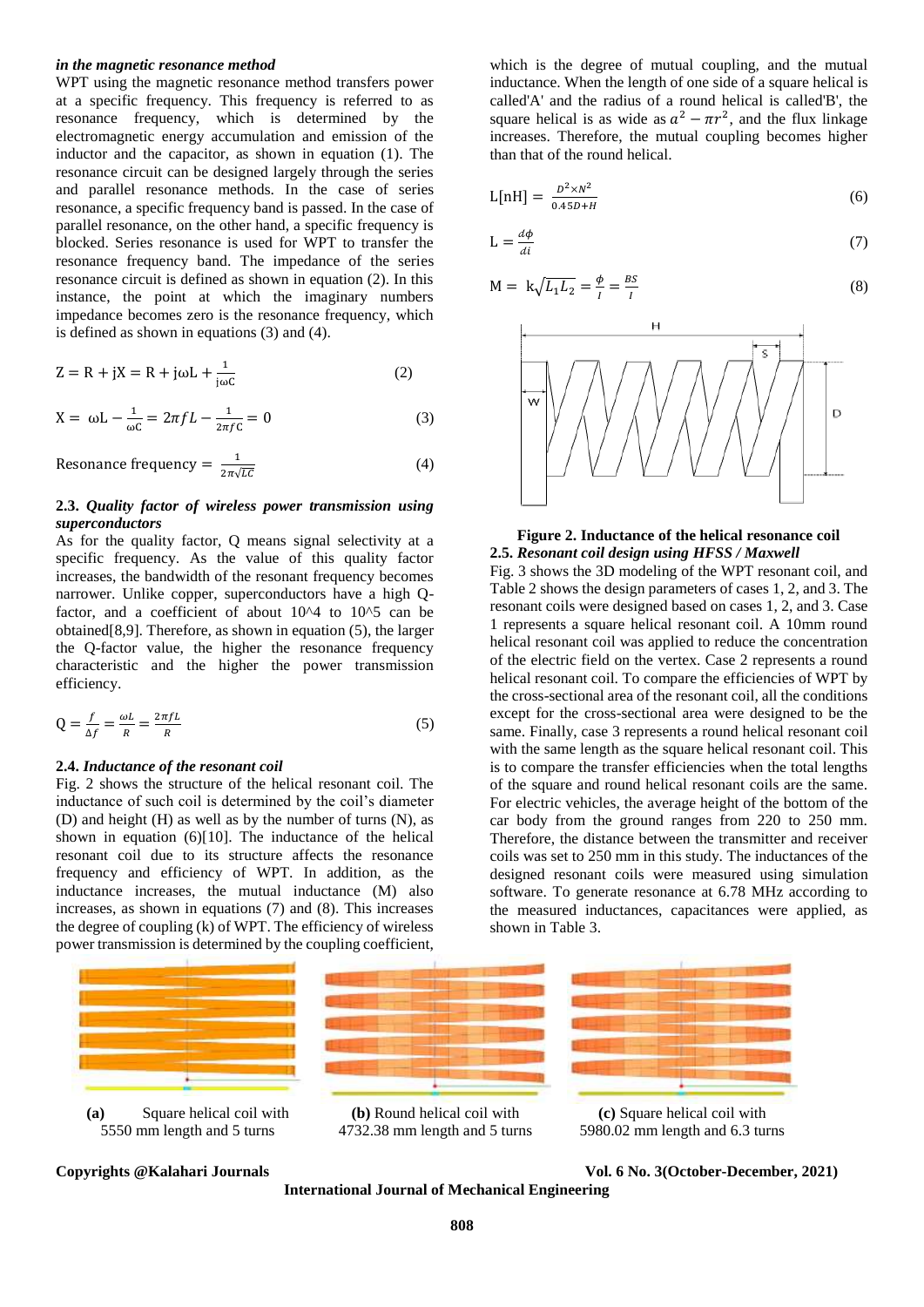**Figure 3. Coil modeling of cases 1, 2, and 3**

| Table 2. Design parameters for each con shape |                   |                   |                  |  |
|-----------------------------------------------|-------------------|-------------------|------------------|--|
| Category                                      | CASE <sub>1</sub> | CASE <sub>2</sub> | CASE 3           |  |
| Shape                                         | Square            | Round             | Round            |  |
| Number of turns                               | 5                 | 5                 | 6.3              |  |
| Pitch $(P)$                                   | $30 \text{ mm}$   | $30 \text{ mm}$   | $30 \text{ mm}$  |  |
| Width $(W)$                                   | $12 \text{ mm}$   | $12 \text{ mm}$   | $12 \text{ mm}$  |  |
| Thickness (T)                                 | $1 \text{ mm}$    | $1 \text{ mm}$    | $1 \text{ mm}$   |  |
| Coil height $(H)$                             | $163 \text{ mm}$  | $163 \text{ mm}$  | $201$ mm         |  |
| Diameter and length (D)                       | $300 \text{ mm}$  | $300 \text{ mm}$  | $300 \text{ mm}$ |  |
| Total coil length (L)                         | 5980.02 mm        | 4732.38 mm        | 5980.02 mm       |  |

| Table 2: Design parameters for each coil shape |  |
|------------------------------------------------|--|
|------------------------------------------------|--|

| Table 3: Inductance and capacitance for each case |  |  |  |
|---------------------------------------------------|--|--|--|
|---------------------------------------------------|--|--|--|

| Category        | CASE <sub>1</sub> | CASE 2       | CASE 3        |
|-----------------|-------------------|--------------|---------------|
| Shape           | Square            | Round        | Round         |
| Number of turns |                   |              | 6.3           |
| Inductance      | $9.94 \mu H$      | $8.17 \mu H$ | $11.34 \mu H$ |
| Capacitance     | 55.44 pF          | 67.45 $pF$   | 48.59 $pF$    |

15.76 dB.

#### **3. Simulation analysis**

### **3.1.** *S - parameters of resonance coil*

Fig. 4 shows the S-parameters of cases 1, 2, and 3. S11 represents the reflection coefficient, and S21, the transfer coefficient. As a results of cases 1, 2, and 3. The S11 and S21 of case 1 were found to be -51.28 dB and -0.64 dB, respectively, and those of case 2, -36.49 dB and -0.66 dB.



**Figure 4. S-parameters of cases 1, 2, and 3**

#### **3.2.** *Efficiency of resonance coil*

Fig. 5 shows the efficiencies of cases 1, 2, and 3. As mentioned above, M, which is the degree of mutual coupling between coils, affects the efficiency by equations (6) to (8). To improve this coupling, the flux linkage can be affected by changing the shape of the coil. The S-parameter is expressed using the coupling properties of the designed coils in the simulation program, and the efficiency of power transfer between the coils can be calculated as shown in equation (9) using this. The efficiencies of cases 1, 2, and 3 were measured to be 86.16%, 82.24%, and 81.53%, respectively. comparing case 1 and case 2, the difference between S21/S11 is -0.02 dB/-14.79 dB, showing an efficiency difference of about 3.92%. when case 1 and case 3 are compared, it can be seen that the difference between S21/S11 is about 4.63% due to - 0.22 dB/-15.76 dB.

Finally, case 3 exhibited -35.52 dB for S11 and -0.88 dB for S21. The efficiency of WPT increases as the reflection coefficient decreases and as the transfer coefficient becomes closer to 0. As a result of S-parameter analysis, it can be seen that case 1 had the closest transmission coefficient to 0 with a difference of -0.02 dB to 0.22 dB. and the reflection coefficient was the lowest with a difference of -14.49 dB to -

#### **Copyrights @Kalahari Journals Vol. 6 No. 3(October-December, 2021)**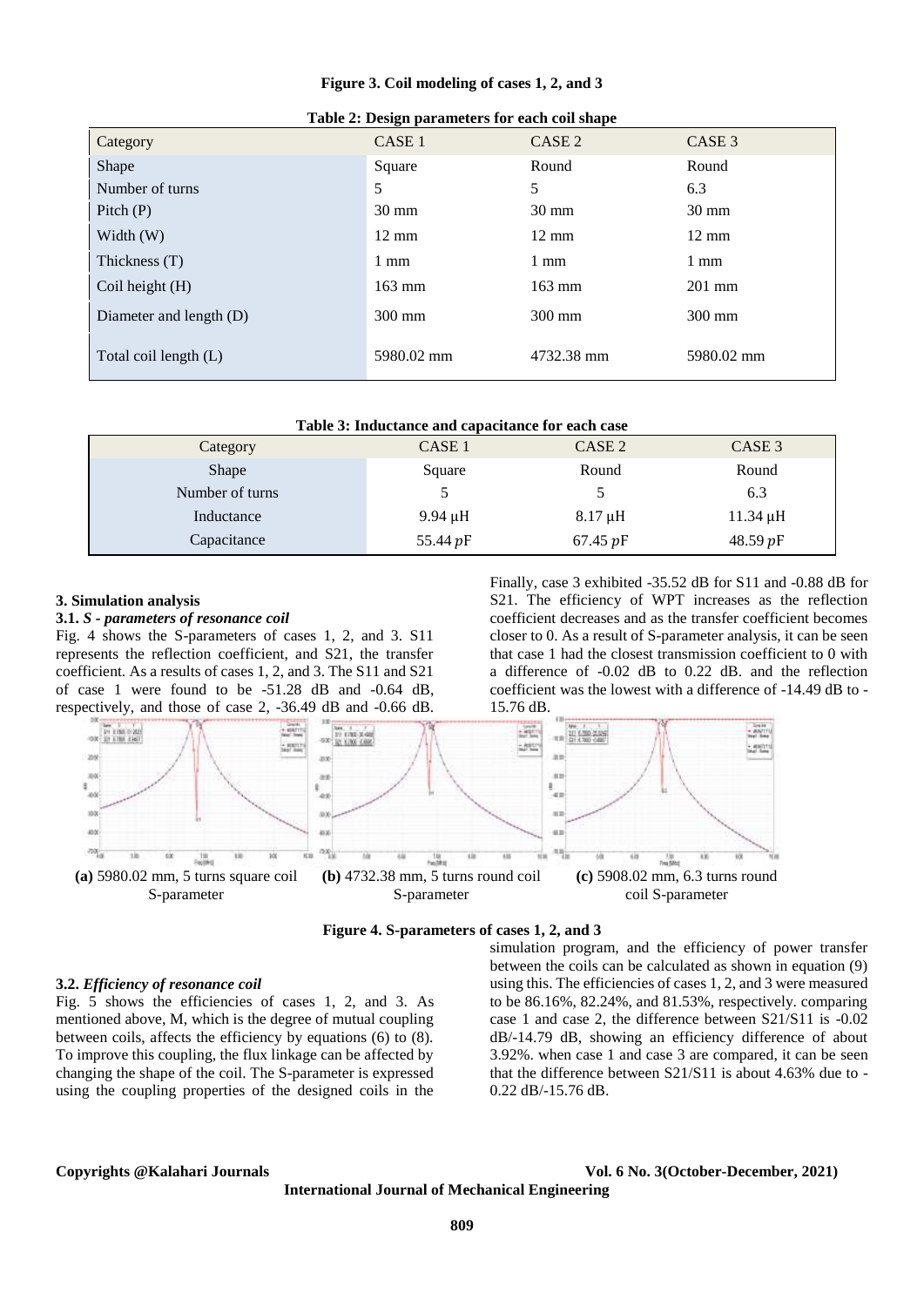

**Figure 5. Efficiencies of cases 1, 2, and 3**

 $(\text{mag}(S(T_2, T_1)))^2 \times 100$  (9)

#### **3.3.** *Magnetic field distribution of resonance coil*

Table 4 shows the magnetic field distributions of cases 1 and 2. Case 3 was excluded because it exhibited the lowest efficiency due to the increase in the number of turns. For case 1, the magnetic field value was approximately 0.62 A/m at the center and approximately 0.5 and 0.89 A/m at the ends of the coil, respectively. For case 2, on the other hand, the magnetic field value was approximately 0.76 A/m at the center, but it decreased to approximately 0.1 A/m at both

### ends. Moreover, the average intensity of the magnetic flux was 0.65 A/m for case 1 and 0.41 A/m for case 2. Therefore, the difference in cross-sectional area between cases 1 and 2 caused a difference in magnetic flux distribution. It also affected the average intensity of the magnetic flux. Finally, the currents of the resonant coils were obtained through the integration of Fig. 5. In addition, the results were divided by cross-sectional area to obtain the current densities of the resonant coils. The analysis results revealed that case 1 had an approximately 0.093 A higher current and a 0.723 A/m2 higher current density than case 2.

| - - |  | Table 4: Currents and current densities of the WPT resonance coils |
|-----|--|--------------------------------------------------------------------|
|     |  |                                                                    |

| Category | Shape  | Current $[A]$ | Current density $[A/m^2]$ |
|----------|--------|---------------|---------------------------|
| Case 1   | Square | 0.195         | 2.166                     |
| Case 2   | Round  | 0.102         | 1.443                     |

#### **4. Conclusion**

In this study, to maximize the efficiency of WPT (Wireless Power Transfer), the use of a spiral resonant coil close to a square was proposed and analyzed. In the case of a rectangular coil, a round was applied because current concentration occurred at the vertices and the power transmission was not performed smoothly. As a result of the simulation, it can be confirmed that increasing the inductance of the coil, increasing the number of coil turns, and increasing the coil height in order to increase the degree of mutual coupling between the coils is ineffective in increasing the efficiency. As in case 1, it is possible to maximize the efficiency by applying a round that is close to a square, suppressing the current concentration phenomenon, and increasing the cross-sectional area to increase the flux linkage. Currently, the charging system using a wireless coil is a 'coil-to-coil' transmission method, but further research on wireless power transmission is needed for research and demonstration of a 3D wireless power system that utilizes space rather than a charging panel. In the case of this paper using superconductors, it is thought that it will be used as data to solve the problem of maximizing efficiency in the future.

## **5. Acknowledgment**

This research was financially supported by the Ministry of Trade, Industry and Energy(MOTIE) and Korea Institute for Advancement of Technology(KIAT) through the National Innovation Cluster R&D program (P0015286)

#### **6. References**

1. Elnait KEI, Huang L, Tan L, Wang S, Wu X. Resonant Reactive Current Shield Design in WPT Systems for Charging EVs. IEEE PES Asia-Pacific Power and Energy Engineering Conference(APPEEC). 2018 Dec:56-59. DOI[:10.1109/APPEEC.2018.8566600.](https://doi.org/10.1109/APPEEC.2018.8566600)

2. [Cheng Y,](https://ieeexplore.ieee.org/author/37085419957) Tsunekawa K. Analysis and performance improvement of independent electric coupled resonance WPT system with impedance transformer. IEEE Wireless Power Transfer Conference(WPT). 2014 May;98(4):239-42. DOI:10.1109/WPT.2014.6839571.

3. Campi T, Cruciani S, Santis VD, Maradei F and Feliziani M. [Numerical Analysis Applying the AMSL](https://ieeexplore.ieee.org/document/8639279/)  [Method to Predict the Magnetic Field in an EV with a WPT](https://ieeexplore.ieee.org/document/8639279/)  [System.](https://ieeexplore.ieee.org/document/8639279/) IEEE Wireless Power Transfer Conference(WPTC). 2019 Feb. DOI[:10.1109/WPT.2018.8639279.](https://doi.org/10.1109/WPT.2018.8639279)

4. [Jeong](https://ieeexplore.ieee.org/author/37085646689) IS, Choi HW, Choi HS and Chung DC. Analysis of S-Parameter Using Different Materials for the WPT Resonance Coil. [IEEE Transactions on Applied](https://ieeexplore.ieee.org/xpl/RecentIssue.jsp?punumber=77)  [Superconductivityi](https://ieeexplore.ieee.org/xpl/RecentIssue.jsp?punumber=77)n. 2018 Apr;28(3):65-72. DOI[:10.1109/TASC.2018.2801299.](https://doi.org/10.1109/TASC.2018.2801299)

5. P N, Choi HS, Jeong IS, Choi HY. Analysis of Efficiency Characteristics of Superconducting Coil-Applied Wireless Power Transmission Systems by Transmission Distance. 16th International Superconductive Electronics Conference (ISEC). 2018 Mar.

**Copyrights @Kalahari Journals Vol. 6 No. 3(October-December, 2021)**